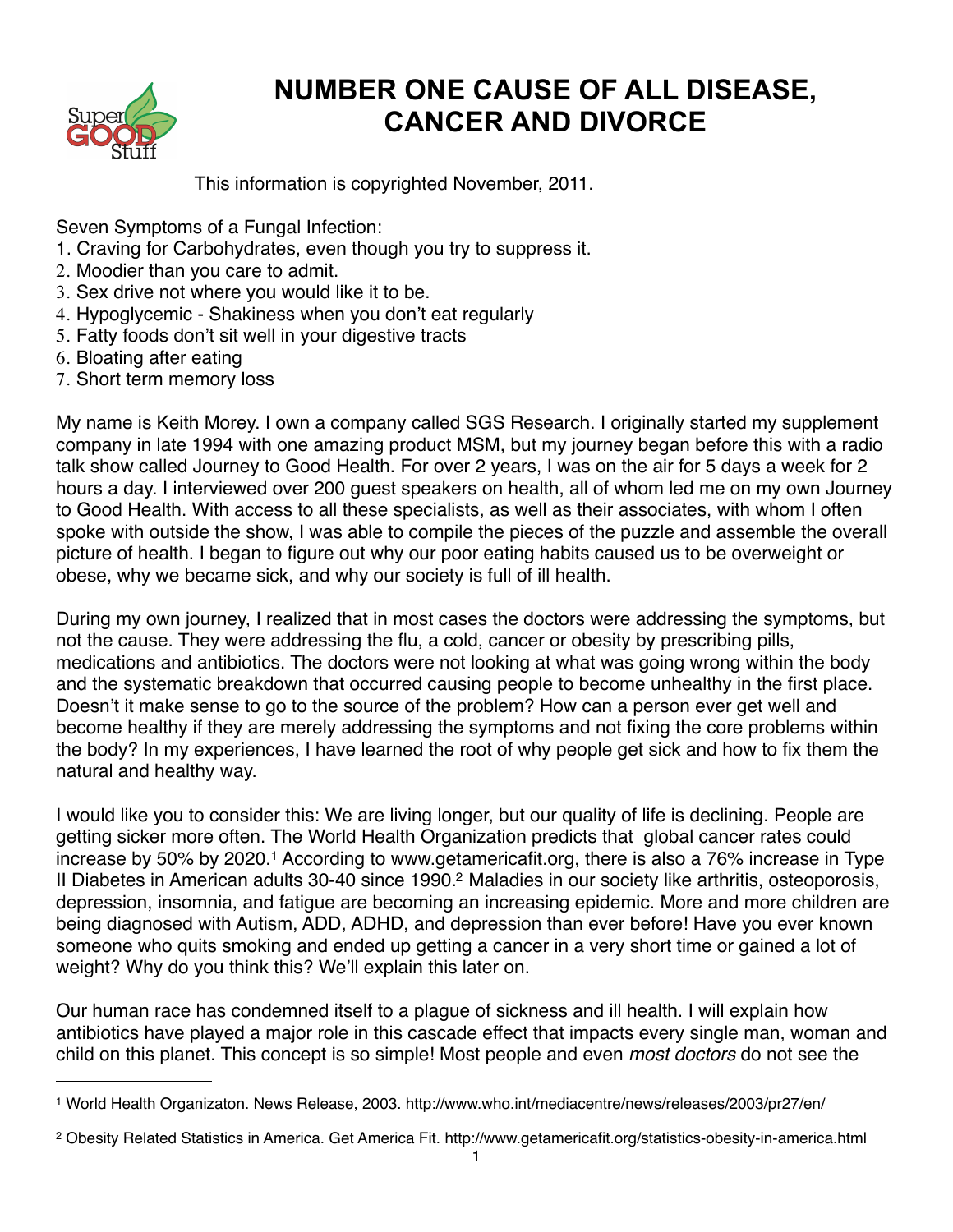correlation! I want you to understand that good health is not a complex, unknowing, irresolvable situation. Energy, good health and a healthy weight is easily attainable. It is very simple once you understand the basics and I am here to explain these basics to you.

Disorders such as urinary tract infections, digestive and kidneys problems, tinnitus, muscle weakness and the inability to cope with stress are abundant in our society. These disorders can easily be managed and resolved in a non-medical manner. The common denominator that causes most of these disorder is a **systemic fungal infection**. Different types of fungal infections interact within the body, causing a disruption and domino effect. Systemic fungal infection is the #1 cause of all disease, all cancer and most divorce. Once you have a systemic fungal infection, your health spirals out of control.

Let's start at the beginning:

In a perfect environment within the body, we are born with flora (good bacteria) in our digestive tract. The body lays seven layers of acidophilus and other good bacteria with the help of colostrum to coat and protect the lining of the intestinal tracts from parasites, bad bacteria and funguses. This protective coating prevents fungus and parasites from leaking through the intestinal lining and infecting the bloodstream.

Unfortunately, we are bombarded with a wide spectrum antibiotics, which destroys the good flora. The ill effects of antibiotics affects us incredibly throughout our life. Often, even before we are born. For example, a woman who takes antibiotics during pregnancy will, in turn, give her unborn baby a dose of antibiotics as well through the amniotic wall. Also, in some cases, antibiotics are introduced into a newborn's bloodstream through the mother's breast milk, which is a common occurrence with babies born through cesareans. Many young children suffer from frequent ear infections and are given antibiotics for treatment. Throughout life, we are given antibiotics as a way of dealing with sickness.

Whenever antibiotics are used, it destroys all seven layers of acidophilus and the other good flora. This is called Leaky Gut Syndrome. This is when the fungus eats its way through the intestinal lining and enters the bloodstream. On its way through, the fungus leaves little pinholes behind, which allows proteins, carbohydrates and fats that have not yet been fully digested to enter the bloodstream. The immune system reacts and builds antibodies and enzymes to destroy what the body considers to be foreign objects and pathogens.

Let's use broccoli as an example. Broccoli is good for you. Your body needs the necessary amino acids that it produces. When your body breaks down the broccoli into an amino acid, it still carries a broccoli signature. Because you have been prone to antibiotics, have fungus and have leaky gut syndrome, when the broccoli amino acids enters the bloodstream, the body believes that it is a foreign invader and creates antibodies to destroy it. It is no longer getting the good amino acid it needs to run effectively. We call this an auto-immune problem or a food allergy. This is crucial because the body cannot recognize what is good and what is bad. It is now fighting against itself.

This is what we have learned so far. Antibiotic use disrupts normal digestion. This causes an overgrowth in fungus in the digestive tract, which kills good digestive flora leaving the intestinal wall exposed. This allows fungus to eat its way through the intestinal lining and get into the bloodstream. This, in turn, disrupts the immune system and contributes to autoimmune problems. These problems manifest itself in forms of food allergies and a malabsorption of nutrients.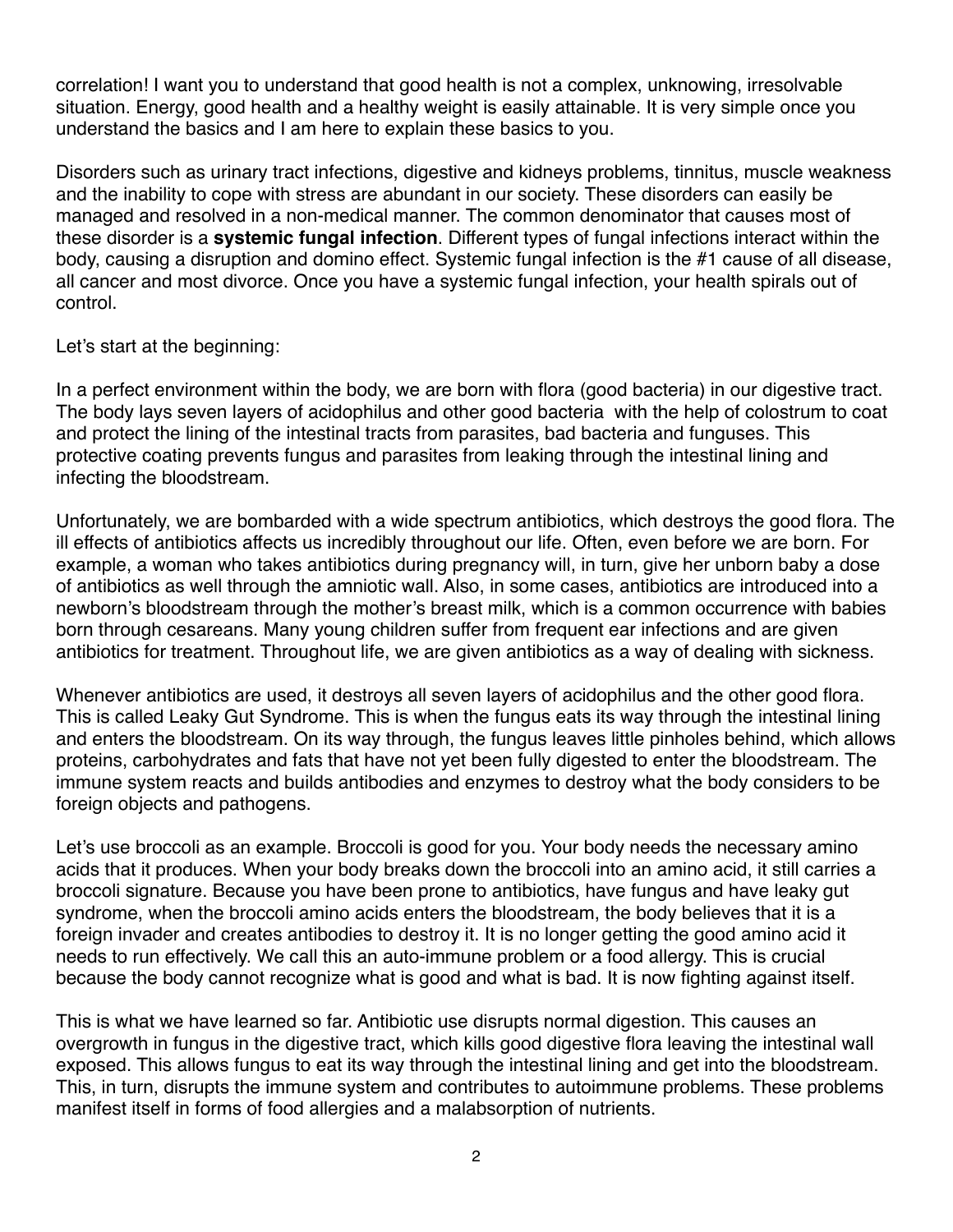At this point, the fungi proliferate throughout the whole system creating a cascade of different reactions, first of which is a craving for carbohydrates. The brain is a carbohydrate fiend. It utilizes 50-80% of all the carbohydrates we ingest. Fungus also loves to feed off carbohydrates and trace minerals. The problem is that the fungus eats the carbohydrates in our bloodstream making the brain crave carbohydrates.

Food manufacturers love to take advantage of this carbohydrate craving by enticing you. Just think about it, if you go into a grocery store, all you see are cakes, chocolates, cookies an candies. Our society has become a bunch of carbohydrate fiends! When you eat these sugar loaded carbohydrates, your insulin spikes, insulin is the number one cause of aging and the number two cause of brain damage. Hence the saying, "the less you eat, the longer you live" because you do not spike insulin. When your insulin spikes, you end up storing the carbohydrates along with the fats and proteins. Now, you have put yourself in the position of unwanted weight gain.

The fungus that has proliferated the body also effects the brain. The fungus gives off a bowel movement, which is an offshoot of ethanol. This overpowers the immune system, entering the brain and disrupts neurotransmission for short term memory, causing mutation and malfunctions in the brain. This is one of the symptoms of a fungal infection.

## **Why is it so essential that the body stays alkaline?**

Now let's talk about the impact of trace minerals on the body. Trace minerals are very crucial for the mechanics of the body to function properly. Fungi love trace minerals, gobbling them up like candy. As a result, we become mineral deficient. Trace minerals are necessary for healthy nerve function, muscle tone, energy production and are also essential for growth and healing, and for keeping your body in alkaline state. The minerals bind to amino acids and make new chemicals that the body utilizes in order to function properly. What I deem most important is that when minerals bind to amino acids, it changes the acid form into an alkaline or neural or min the bloodstream. The body become alkaline.

A good analogy would be the water that comes out of your water pipes. The water from the tap is the perfect pH of 7. It is neither acidic or alkaline. It is neutral. If the pH balance was off by one degree, then your pipes would be eaten up and you would be drinking rust (contaminated) water. The same concept happens within the body. Without the proper pH balance, the body starts to degrade just as the pipes would. Another example would be a piece of fruit. Have you ever left fruit out on the counter overnight only to come come back the next morning and find that it has started to spoil? This is because the pH level of the fruit became imbalanced and started to spoil.

Amino acids act as building blocks to protein and other essential chemicals of the body. Proteins are essential for growth and development by providing the body with energy. They are also needed to manufacture hormones, antibodies, enzymes and tissues. They help to maintain the proper acid-alkali balance in the body. The body needs to stay within a pH range in the blood of 7.38 to 7.42. If it leaves this extremely tight range by one degree in either direction, your organs can be severely effected.<sup>3</sup> This can include respiratory failure! According to Learning and Physiological Regulation, "Changes in

<span id="page-2-0"></span><sup>&</sup>lt;sup>3</sup> The PH of Foods and Their Effect on Performance. By Chris Walker, MD. 2012. [http://team.firstendurance.com/page/the](http://team.firstendurance.com/page/the-ph-of-foods-and-their)[ph-of-foods-and-their](http://team.firstendurance.com/page/the-ph-of-foods-and-their)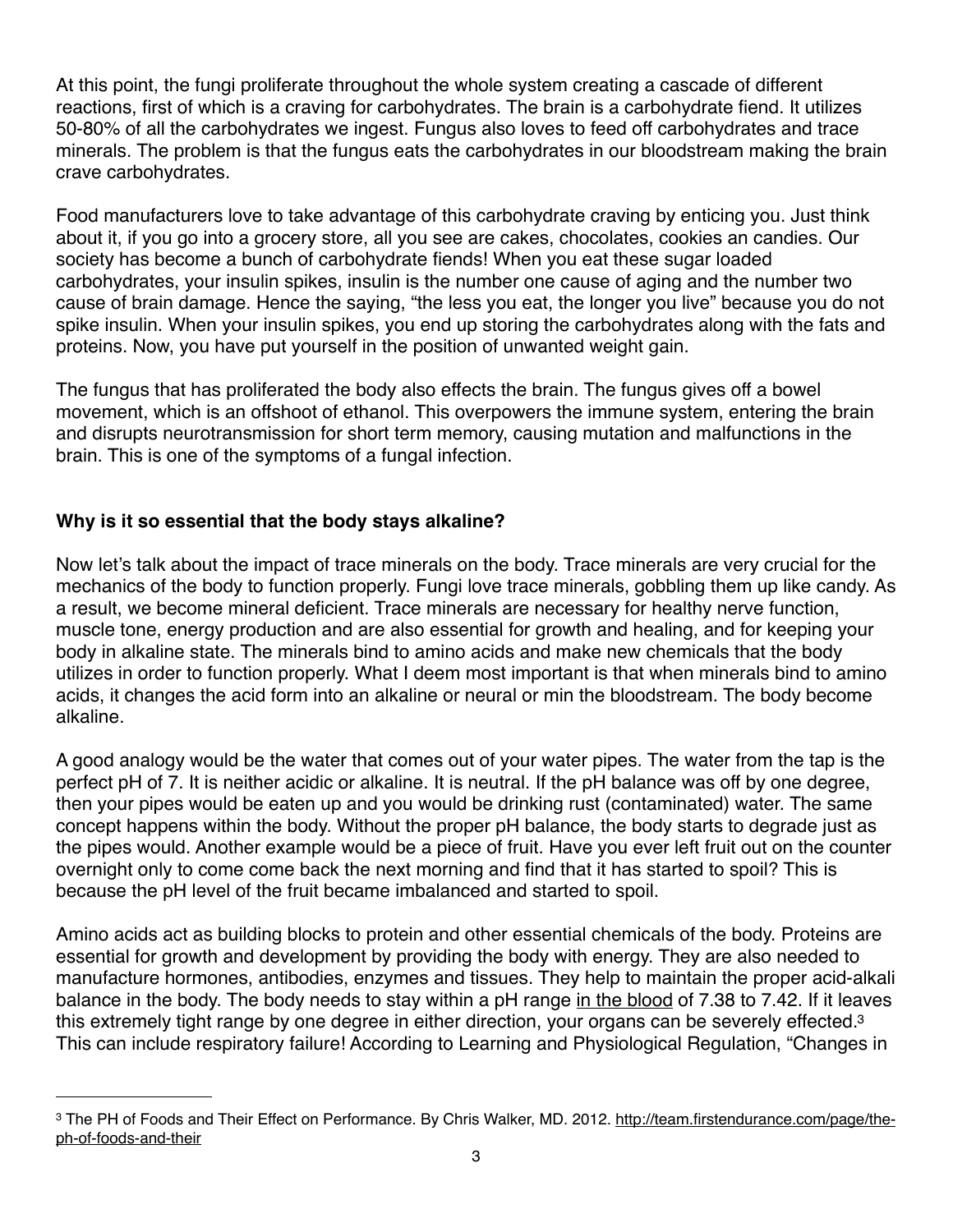$\pm$ 0.2 pH have profound effects on protein conformation, cellular volume, and the rates of many important enzymatic reactions."[4](#page-3-0)

Let's talk about how fungus affects the body's pH level. As mentioned earlier, the fungus eats the trace minerals in the bloodstream, which makes the body acidic. 99% of all people who have cancer are acidic. At this point, in order to stay alkaline, the body goes to its next choice - sodium bicarbonate (also known as baking soda) The problem with sodium bicarbonate is that the body needs sodium to produce this and believe it or not, in many cases, we're sodium deficient! This is contrary to what most doctors tell you. The reason why we are sodium deficient is because manmade table salt contains only 6 or 7 trace minerals, whereas natural sea salt contains 78 trace minerals that our body needs to function properly.

During the 1900s, society gravitated toward sodium chloride, table salt, from natural sea salt. The problem with this was that by 1905, the general population started showing an epidemic of goiters. Basically, it is an enflamed thyroid, which appears as an extremely visible huge lump on the neck. The thyroid was no longer getting the iodine it needed to function properly from sodium chloride. Table salt was eventually reformulated to include iodine, magnesium, manganese and a little bit of of mercury to help separate the salt crystals. This isn't natural and the body doesn't utilize it properly. In regards to the minerals within sea salt. Iodine is listed as the seventeenth mineral that is in sea salt. There are sixteen other minerals have higher concentrations. Because goiters were a visible manifestation, it was immediately corrected by adding iodine to table salt. What are our bodies losing from not having the sixteen other essential minerals with higher concentrations within sea salt? What about the other minerals with less concentration than iodine? What happens to our bodies when trace minerals are being consumed by something as unhealthy as a systemic fungal infection?

A poorly functioning thyroid is a source of numerous health problems within the body. A symptom of a malfunctioning thyroid is low body temperature, which shows itself as cold extremities, extreme fatigue, and lack of endurance. Unfortunately, a poorly functioning thyroid is the number two cause of ill health.

This is where the spiral of ill health spins out of control. As I stressed earlier, in order for the body to remain alkaline, it has resorted to sodium bicarbonate and it has become depleted of usable sodium. Because there is not a sustainable source of sodium within the body, it has to resort to calcium bicarbonate to become alkaline. The problem with calcium bicarbonate is that it needs to draw on the calcium within the bloodstream. Our bodies must leach calcium from the bones causing osteoporosis, which is a paramount concern among women in our society.

Another problem with calcium bicarbonate is that it has an inherently weak chemical bond. It falls apart in the muscles and synovial fluids, forming free-floating calcium. I believe this is the scourge of the body. Free-floating calcium are like pieces of glass. It goes through the muscle tissue and synovial fluid damaging cell structure and causes mutation in the cells, which causes free radical damage, aging and eventually cancer. Also, free-floating calcium also gets into joints, grinds down cartilage, and causes arthritis.

It binds with fat forming plaque on the artery wall and actually damages the nephrons in the kidneys, which purifies the blood. The last ditch effort for the body to become alkaline is to produce ammonia in the kidneys. The body uses ammonia to offset the acidity. Ammonia is toxic in the body, but it will

<span id="page-3-0"></span><sup>4</sup> Dworkin, Barry. Learning and Physiological Regulation. Univ. of Chicago Press. 166.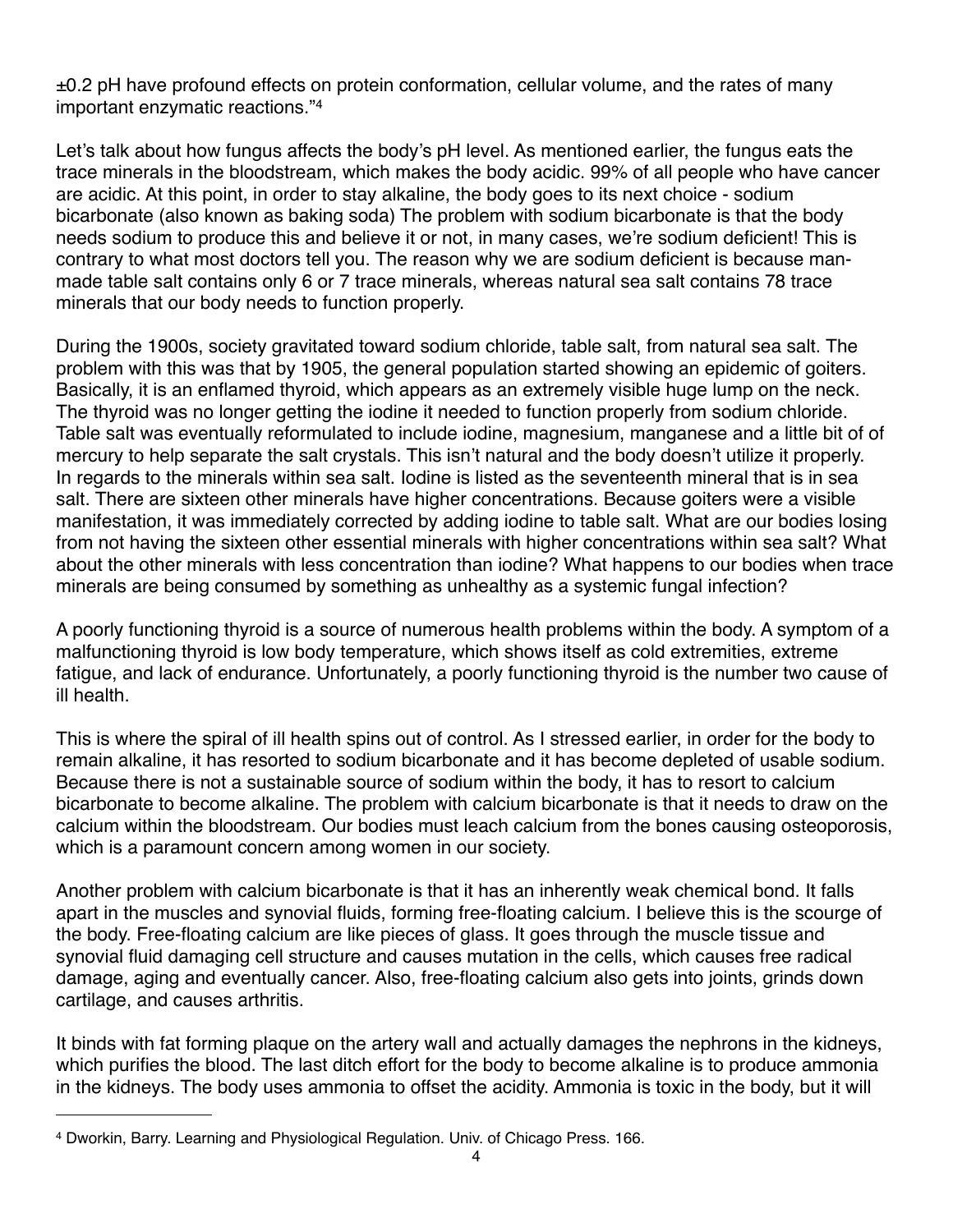destroy the body at a much slower rate than the acidity of an unbalanced pH. That is why oftentimes a cancer ward or a hospice care facility reek of ammonia. The smell is actually coming out of the patients' skin, breath and bodily fluids. It creates "the smell of death".

Let's go over what we have discussed. We take antibiotics that destroy good flora in our digestive tract. The fungus eats its way through the intestinal wall into the bloodstream, causing us to crave carbohydrates and causing short term memory loss from toxic excretions. The fungus eats trace minerals making us acidic. Our bodies try to offset the acidity by using sodium bicarbonate. Because we are sodium deficient, our bodies resort to calcium bicarbonate. The calcium bicarbonate breaks apart and creates free-floating calcium which damages cell structure, causing arthritis, purification problems in the blood, and hardens arteries.

#### **Fungus and the Gallbladder**

Gallbladder removal is one of the most common operations in the United States. This is due to a fungal infection. Let me explain why fungal infections are the cause of this surgery. The gallbladder's main function is to store bile. Bile is a breakdown of red blood cells that have been crushed in the spleen. The spleen removes the necessary minerals and the red blood cells are processed and reutilized in the body. These minerals are processed back through the liver where they are bound to used cholesterol-forming bile acid. This bile is supposed to be stored in the gallbladder for later use and excreted during heavy meals to help us digest fats. The gallbladder gets clogged up and isn't excreting the proper bile to digest fatty foods. Hence, you now have symptom number 5 of a fungal infection.

Because the fungus clogs up the gallbladder, it causes the bile acid to bleed into the pancreas. This causes the pancreas to create excrete insulin, which is a major cause of aging and also brain damage. Too much insulin in the blood causes hypoglycemia (symptom #4). Symptoms of hypoglycemia includes shakiness, pounding heart, crankiness and hunger headaches. Excessive insulin also makes your body store glucose, fats and proteins that you really don't need. The pancreas is responsible for making enzymes that are crucial for digestion and for making chemicals necessary for proper body function. It is important to remember that cancer cells have a protective coating that makes it invisible to the human immune system. Your system cannot recognize the cell as being cancerous. Pancreatic enzymes are responsible for breaking down the protective coating around the cell so that your immune system can recognize as cancerous and destroy it. Because of the fungus, the bile acids damage the pancreas and destroys its ability to seek out cancerous cells and provide insulin, which slowly turns the body diabetic.

When the gallbladder gets clogged up with fungus and the bile starts to back up into the liver through the liver ducts, eventually damaging the liver, which is the primary organ that produces chemicals in the body. Because bile is no longer digesting fats, it cannot be turned into good cholesterol in the liver. This poses a major problem. Good cholesterol is converted into Pregnenolone, which is the master hormone to all other hormones. It feeds the adrenals, which breaks down Pregnenolone into its subcomponents such as estrogen, progesterone, DHEA and testosterone. Just about everything you could imagine is regulated and and controlled by hormones and these are what eventually determine your personality and who we are. Hormones regulate digestion, heart function, thyroid function, neurological function, brain function, immune function, depression and anxiety. Hormones also regulate sex drive. Without the proper hormones, your sex drive is lowered, giving you symptom #3. Also, Pregnenolone improves memory and is the best memory enhancer of all steroid hormones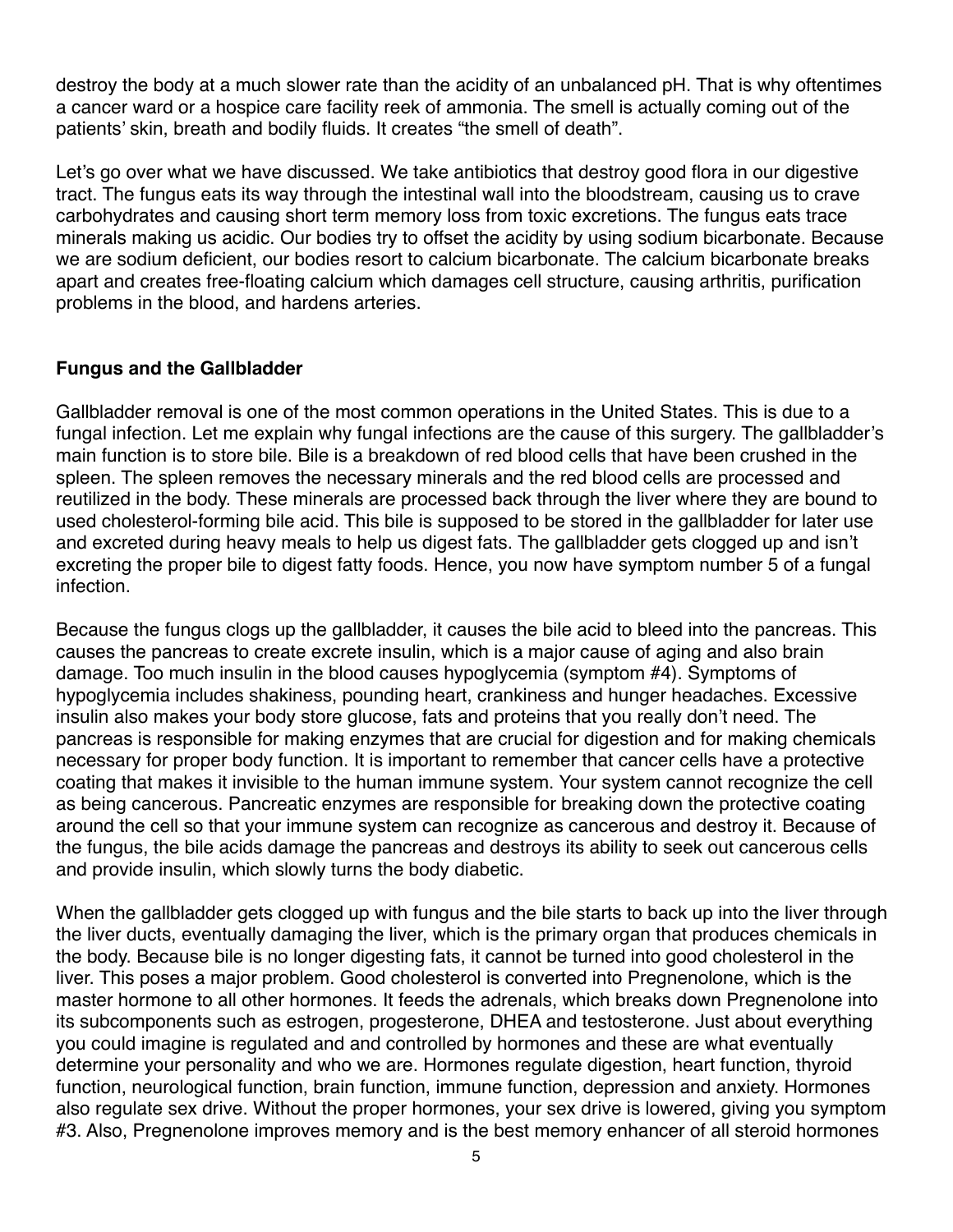by 100 times. This is another reason why people with fungal infections suffer from short term memory loss.

The fact that fungal infections deprives our body of proper hormone balance causes a cascade effect which affects every aspect of our lives. Fungal infections cause multiple malfunctions throughout the body which results in sickness, cancer and an overall depressed sense of well being. This bodily stress creeps into our everyday relationships, putting a strain on our family, friends, work and the ones we love. This is why I believe that a fungal infection can be responsible for divorce. If your body isn't happy and healthy, your relationships will not be either.

## **Fungus and Vitamin D**

The majority of people people aren't aware of the epidemic in our society concerning a lack of Vitamin D. This deficiency contributes to rickets in children, bone disorders, cancer, high blood pressure, immune system disorders, skin cancer, multiple sclerosis, diabetes and is a major contributing factor to muscle pain. Vitamin D is crucial for proper thyroid function and helps to keep your body temperature up so that the body can activate enzymes and function properly. Vitamin D is usually absorbed through the skin. By using good cholesterol, the body converts the sun's rays into Vitamin D. As mentioned earlier, without proper digestion of fats, we are not making the proper amount of good cholesterol that the body needs which leads to the deficiency of Vitamin D.

### **Fungus and Smoking**

Have you ever known someone who quit smoking and ended up with more medical problems than ever before? Maybe they even died from quitting smoking? Nicotine is one of the most detrimental chemicals that you can put in your body. It damages the body creating an environment where the seeds for fungus can be planted all throughout the body. What is not widely known about nicotine is that while it compromises the body, it inhibits the growth of fungus. Nicotine does not kill fungus; it merely retards its growth temporarily.

When someone stops smoking, they are no longer ingesting the nicotine that inhibits the growth of fungus. Now, the fungus is finally given the opportunity to flourish. An analogy would be like continually seeding your lawn with fungus spores, but never watering it. When you quit smoking and remove the nicotine, it is like turning on the sprinklers. Between the damage that the nicotine has done and the fungus no longer being inhibited by the constant barrage of nicotine, the fungus is able to flourish at an exponential rate, ten times more rapidly that a nonsmoking person who is compromised with a fungal infection. This does not mean that you should continue smoking; this means that you need to kill the fungus at the same time as when you quit smoking. This enables the body to kill the fungus while eliminating the nicotine and boosting your immune system.

Oftentimes, we see people gain weight when they quit smoking. We perceive that they have used food as a tool. We think that they are either eating from anxiety or as a replacement habit for the hand-to-mouth habit. In actuality, it is the fungus rapidly propagating that is making the person crave carbohydrates. This, in turn, makes them more acidic and more prone to disease, cancer and other illnesses ten times more quickly than a nonsmoker.